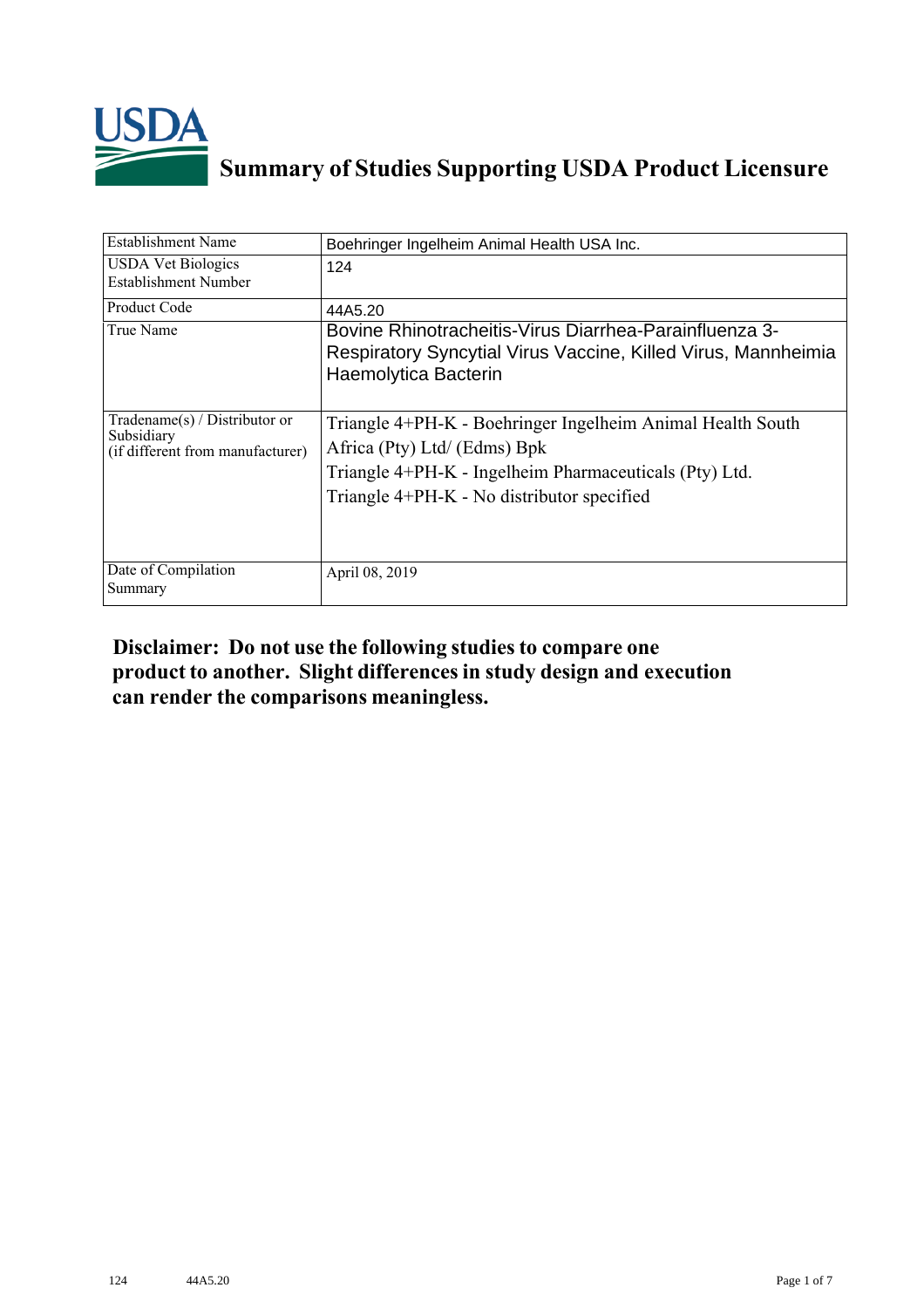| <b>Study Type</b>              | Efficacy                                                                                                                                                                                                                                                                                                                    |
|--------------------------------|-----------------------------------------------------------------------------------------------------------------------------------------------------------------------------------------------------------------------------------------------------------------------------------------------------------------------------|
| <b>Pertaining to</b>           | Bovine Virus Diarrhea (BVD)                                                                                                                                                                                                                                                                                                 |
| <b>Study Purpose</b>           | Demonstration of efficacy against BVD Type 1 (respiratory                                                                                                                                                                                                                                                                   |
|                                | disease)                                                                                                                                                                                                                                                                                                                    |
| <b>Product Administration</b>  |                                                                                                                                                                                                                                                                                                                             |
| <b>Study Animals</b>           | Bovine                                                                                                                                                                                                                                                                                                                      |
| <b>Challenge Description</b>   | BVD isolate NY-1, Type 1b                                                                                                                                                                                                                                                                                                   |
| <b>Interval observed after</b> |                                                                                                                                                                                                                                                                                                                             |
| challenge                      |                                                                                                                                                                                                                                                                                                                             |
| <b>Results</b>                 | Study data were evaluated by USDA-APHIS prior to product<br>licensure and met regulatory standards for acceptance at the time<br>of submission. No data are published because this study was<br>submitted to USDA-APHIS prior to January 1, 2007, and APHIS<br>only requires publication of data submitted after that date. |
| <b>USDA Approval Date</b>      | November 20, 1996                                                                                                                                                                                                                                                                                                           |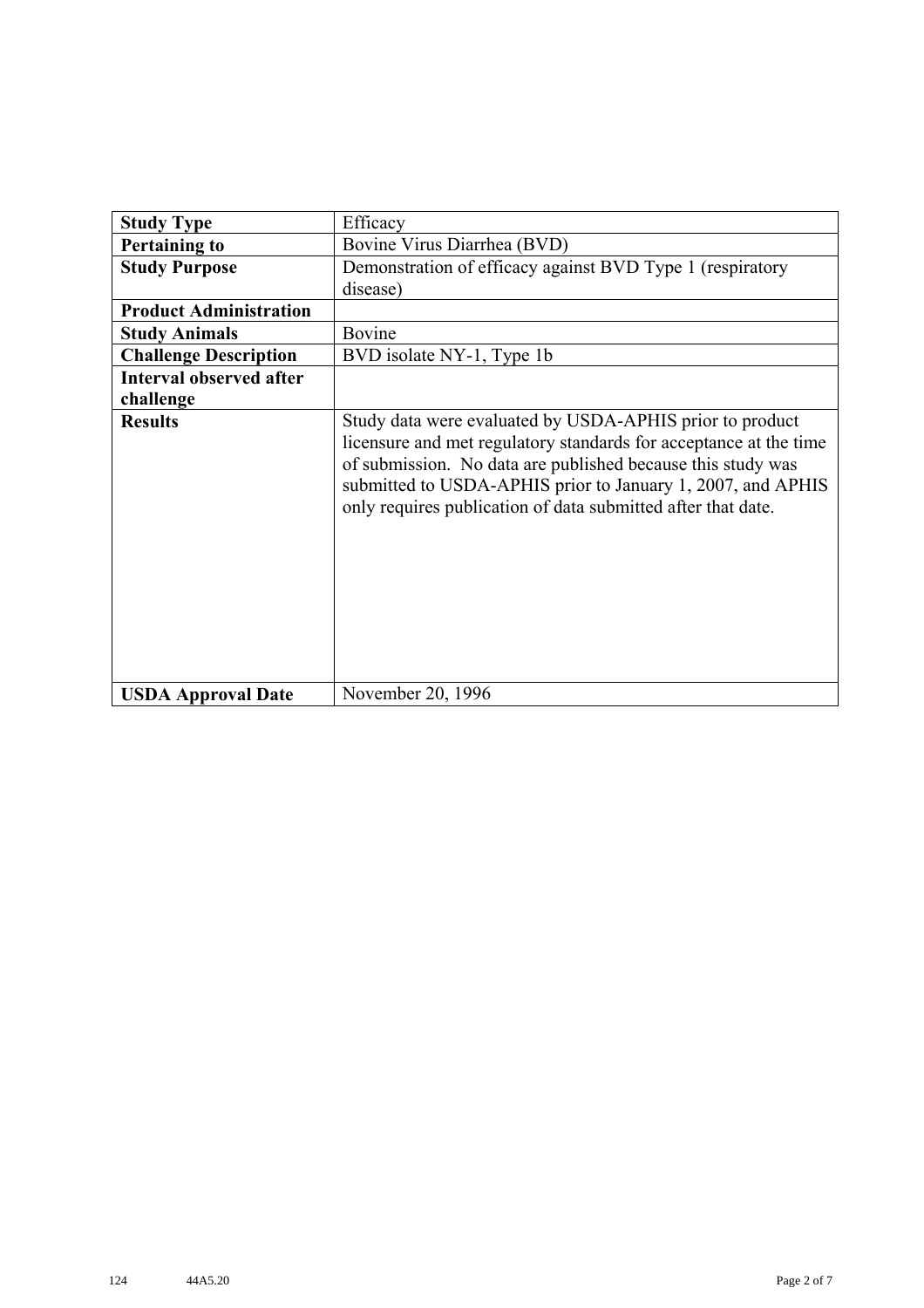| <b>Study Type</b>              | Efficacy                                                                                                                                                                                      |
|--------------------------------|-----------------------------------------------------------------------------------------------------------------------------------------------------------------------------------------------|
| <b>Pertaining to</b>           | Infectious Bovine Rhinotracheitis (IBR)                                                                                                                                                       |
| <b>Study Purpose</b>           | Demonstration of efficacy against IBR (respiratory disease)                                                                                                                                   |
| <b>Product Administration</b>  |                                                                                                                                                                                               |
| <b>Study Animals</b>           | <b>Bovine</b>                                                                                                                                                                                 |
| <b>Challenge Description</b>   |                                                                                                                                                                                               |
| <b>Interval observed after</b> |                                                                                                                                                                                               |
| challenge                      |                                                                                                                                                                                               |
| <b>Results</b>                 | Study data were evaluated by USDA-APHIS prior to product<br>licensure and met regulatory standards for acceptance at the time of<br>submission. Study data, however, are no longer available. |
| <b>USDA Approval Date</b>      | November 20, 1996                                                                                                                                                                             |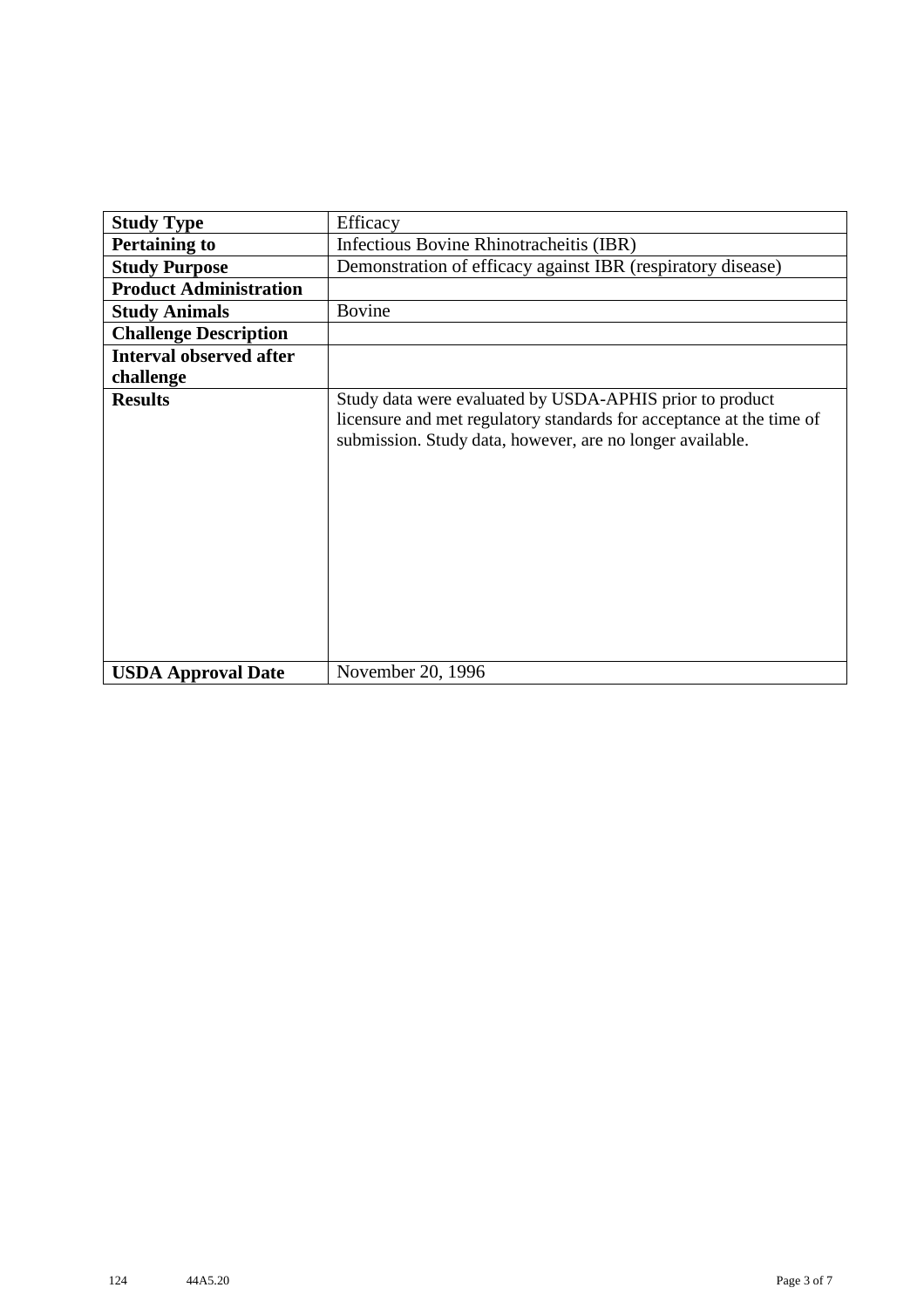| <b>Study Type</b>              | Efficacy                                                                                                                                                                                      |
|--------------------------------|-----------------------------------------------------------------------------------------------------------------------------------------------------------------------------------------------|
| <b>Pertaining to</b>           | Mannheimia haemolytica                                                                                                                                                                        |
| <b>Study Purpose</b>           | Demonstration of efficacy against Mannheimia haemolytica                                                                                                                                      |
| <b>Product Administration</b>  |                                                                                                                                                                                               |
| <b>Study Animals</b>           | <b>Bovine</b>                                                                                                                                                                                 |
| <b>Challenge Description</b>   |                                                                                                                                                                                               |
| <b>Interval observed after</b> |                                                                                                                                                                                               |
| challenge                      |                                                                                                                                                                                               |
| <b>Results</b>                 | Study data were evaluated by USDA-APHIS prior to product<br>licensure and met regulatory standards for acceptance at the time<br>of submission. Study data, however, are no longer available. |
| <b>USDA Approval Date</b>      | September 28, 1994                                                                                                                                                                            |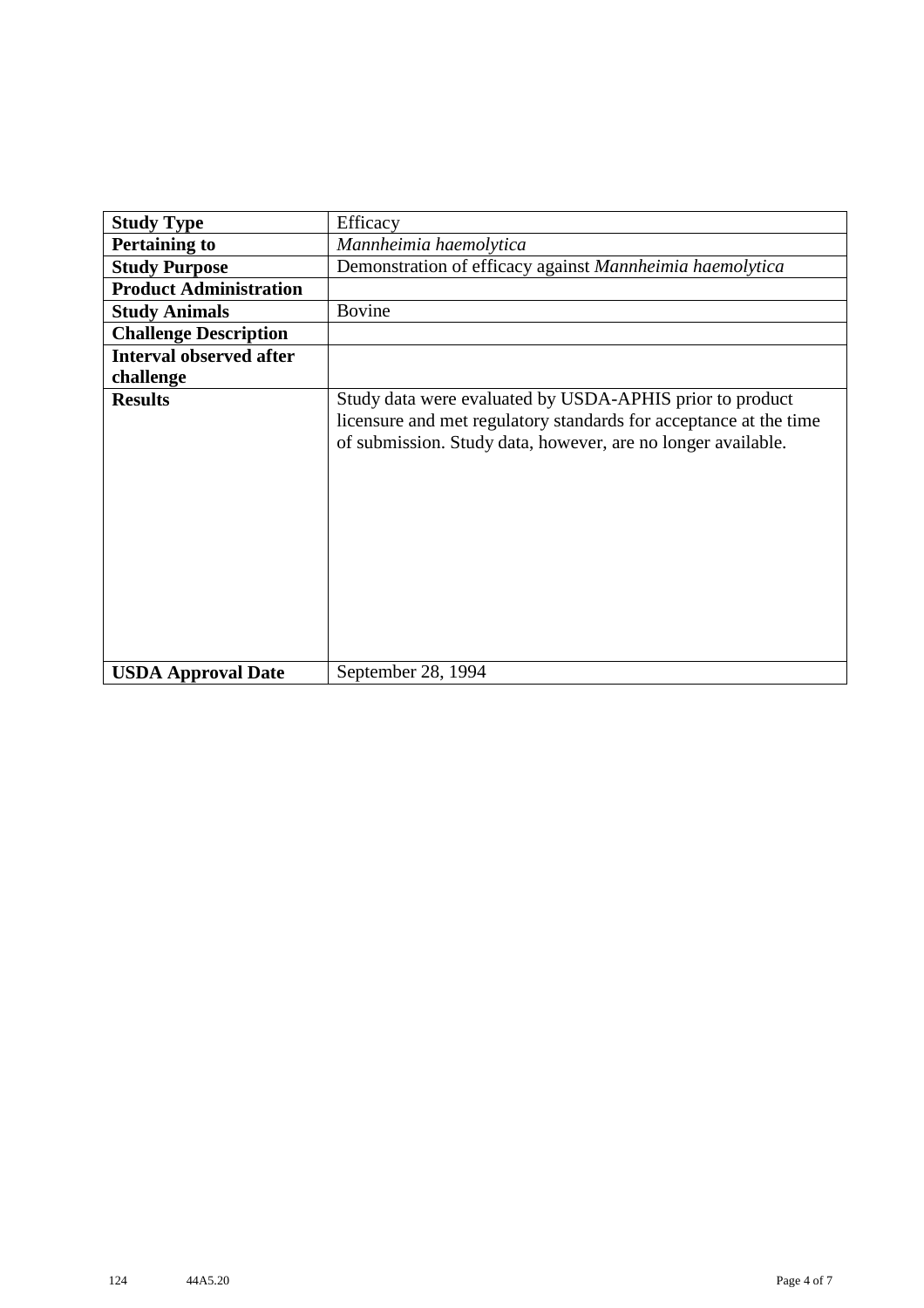| <b>Study Type</b>              | Efficacy                                                                                                                                                                                      |
|--------------------------------|-----------------------------------------------------------------------------------------------------------------------------------------------------------------------------------------------|
| <b>Pertaining to</b>           | Bovine Parainfluenza Type 3 (PI <sub>3</sub> )                                                                                                                                                |
| <b>Study Purpose</b>           | Demonstration of efficacy against PI <sub>3</sub>                                                                                                                                             |
| <b>Product Administration</b>  |                                                                                                                                                                                               |
| <b>Study Animals</b>           | <b>Bovine</b>                                                                                                                                                                                 |
| <b>Challenge Description</b>   |                                                                                                                                                                                               |
| <b>Interval observed after</b> |                                                                                                                                                                                               |
| challenge                      |                                                                                                                                                                                               |
| <b>Results</b>                 | Study data were evaluated by USDA-APHIS prior to product<br>licensure and met regulatory standards for acceptance at the time<br>of submission. Study data, however, are no longer available. |
| <b>USDA Approval Date</b>      | November 20, 1996                                                                                                                                                                             |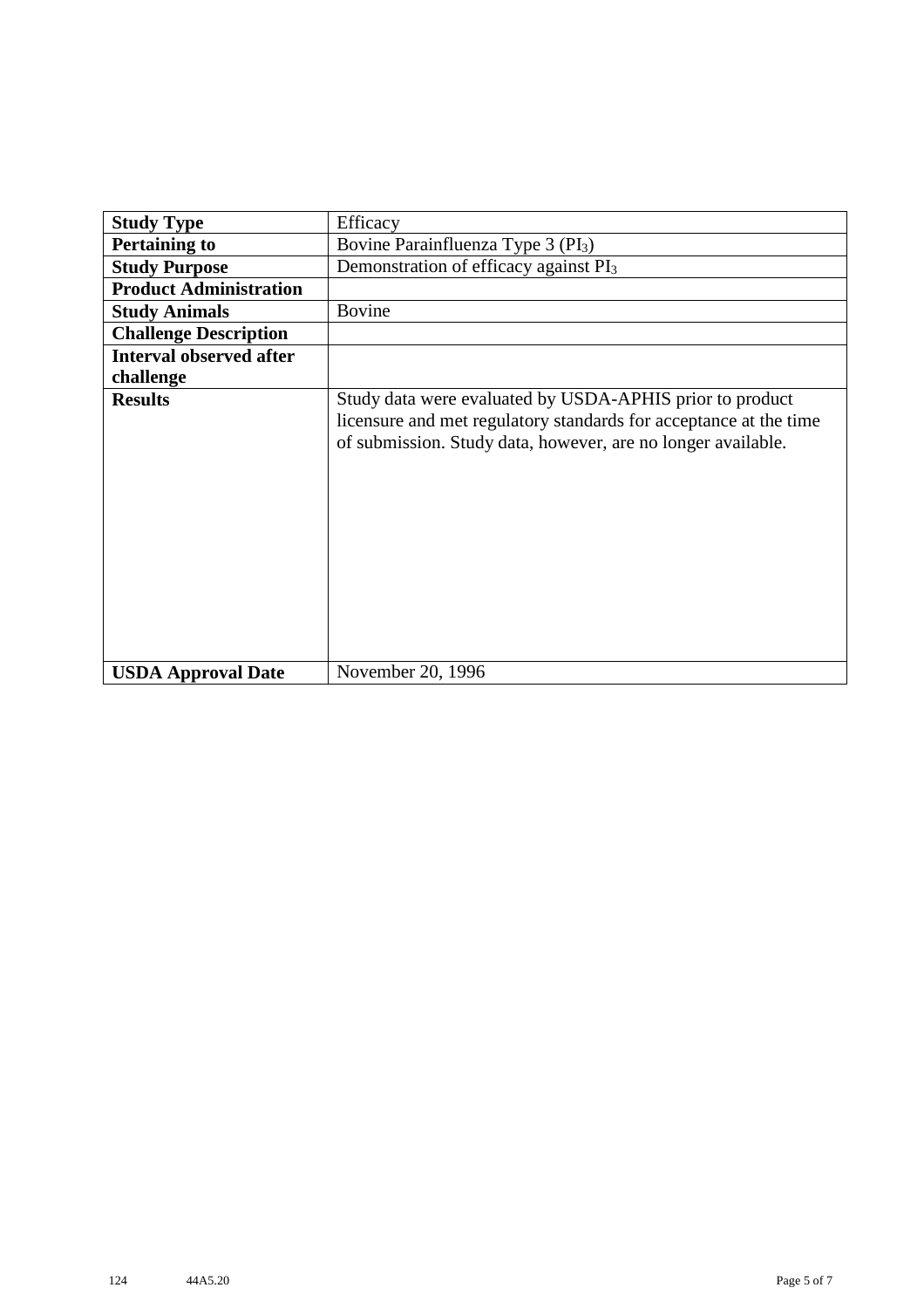| <b>Study Type</b>              | Efficacy                                                                                                                                                                                                                                                                                                                    |
|--------------------------------|-----------------------------------------------------------------------------------------------------------------------------------------------------------------------------------------------------------------------------------------------------------------------------------------------------------------------------|
| <b>Pertaining to</b>           | <b>Bovine Respiratory Syncytial Virus (BRSV)</b>                                                                                                                                                                                                                                                                            |
| <b>Study Purpose</b>           | Demonstration of efficacy against BRSV                                                                                                                                                                                                                                                                                      |
| <b>Product Administration</b>  |                                                                                                                                                                                                                                                                                                                             |
| <b>Study Animals</b>           | <b>Bovine</b>                                                                                                                                                                                                                                                                                                               |
| <b>Challenge Description</b>   |                                                                                                                                                                                                                                                                                                                             |
| <b>Interval observed after</b> |                                                                                                                                                                                                                                                                                                                             |
| challenge                      |                                                                                                                                                                                                                                                                                                                             |
| <b>Results</b>                 | Study data were evaluated by USDA-APHIS prior to product<br>licensure and met regulatory standards for acceptance at the time<br>of submission. No data are published because this study was<br>submitted to USDA-APHIS prior to January 1, 2007, and APHIS<br>only requires publication of data submitted after that date. |
| <b>USDA Approval Date</b>      | September 7, 1999                                                                                                                                                                                                                                                                                                           |